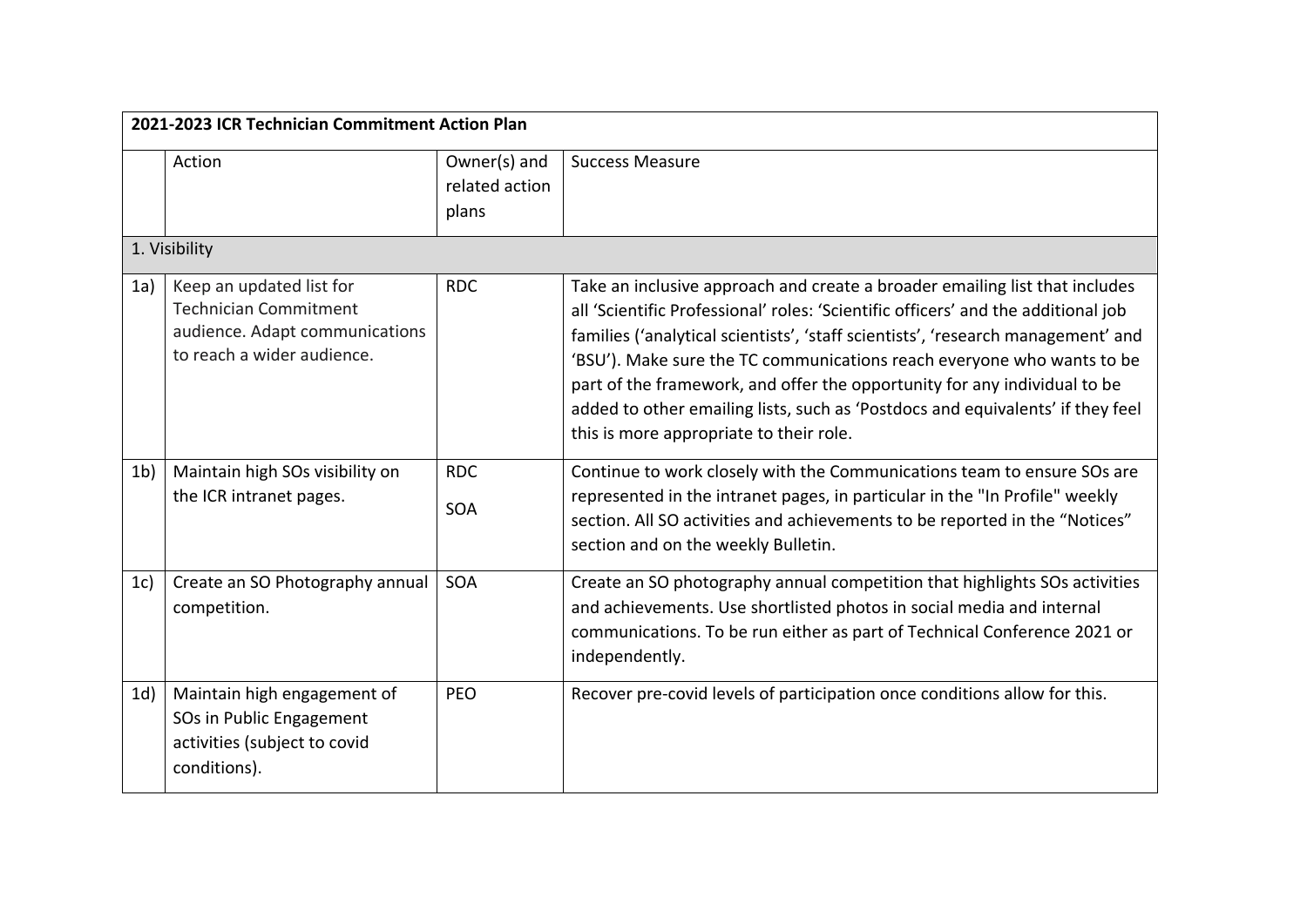|     |                                                                                                         |                   | Alternatively, maintain online engagement projects, for example the recent<br>online Career Talks. Scientific officer Public engagement data to be<br>recorded and monitored for dissemination at SO Conference annually.                                                                                                                                 |
|-----|---------------------------------------------------------------------------------------------------------|-------------------|-----------------------------------------------------------------------------------------------------------------------------------------------------------------------------------------------------------------------------------------------------------------------------------------------------------------------------------------------------------|
|     | 2. Recognition                                                                                          |                   |                                                                                                                                                                                                                                                                                                                                                           |
| 2a) | SOA to launch pilot professional<br>registration programme in 2021<br>starting with 5 applicants        | SOA<br><b>RDC</b> | 6 applicants to apply with support from Science Council. Process to be<br>monitored closely, and applicants invited to feedback on experience and to<br>become mentors to others. Results and feedback to be discussed at SOA<br>monthly meeting.                                                                                                         |
| 2b) | Results of pilot professional<br>registration programme to be<br>shared and reported to SO<br>community | <b>RDC</b>        | First batch of pilot programme to be interviewed once accreditation is<br>complete, and report feedback to SOA and all SO community via email and<br>article on intranet. Professionally registered scientists invited to become<br>'mentors' of subsequent batches of applicants.                                                                        |
| 2c) | Increase professional registration<br>awareness.                                                        | <b>RDC</b>        | Include professional Registration info in the quarterly newsletter.<br>Publish an article on Nexus featuring feedback of the 6 pilot professionally<br>registered SOs, once they have completed the process. Monitor the PR pilot<br>scheme closely and (L&D to) offer support for PR application, in articulation<br>with the Science Council processes. |
| 2d) | Raise awareness of external<br>award schemes for SO grades.                                             | <b>RDC</b>        | External award schemes to be advertised in the quarterly newsletter and<br>support for applications offered by the L&OD team.                                                                                                                                                                                                                             |
| 2e) | Increase participation of SOs to<br>the annual ICR Conference.                                          | <b>SOA</b>        | Ensure that the opportunity to present at the ICR Conference is widely<br>advertised to the SO grades timed with the occurrence of the Conference.                                                                                                                                                                                                        |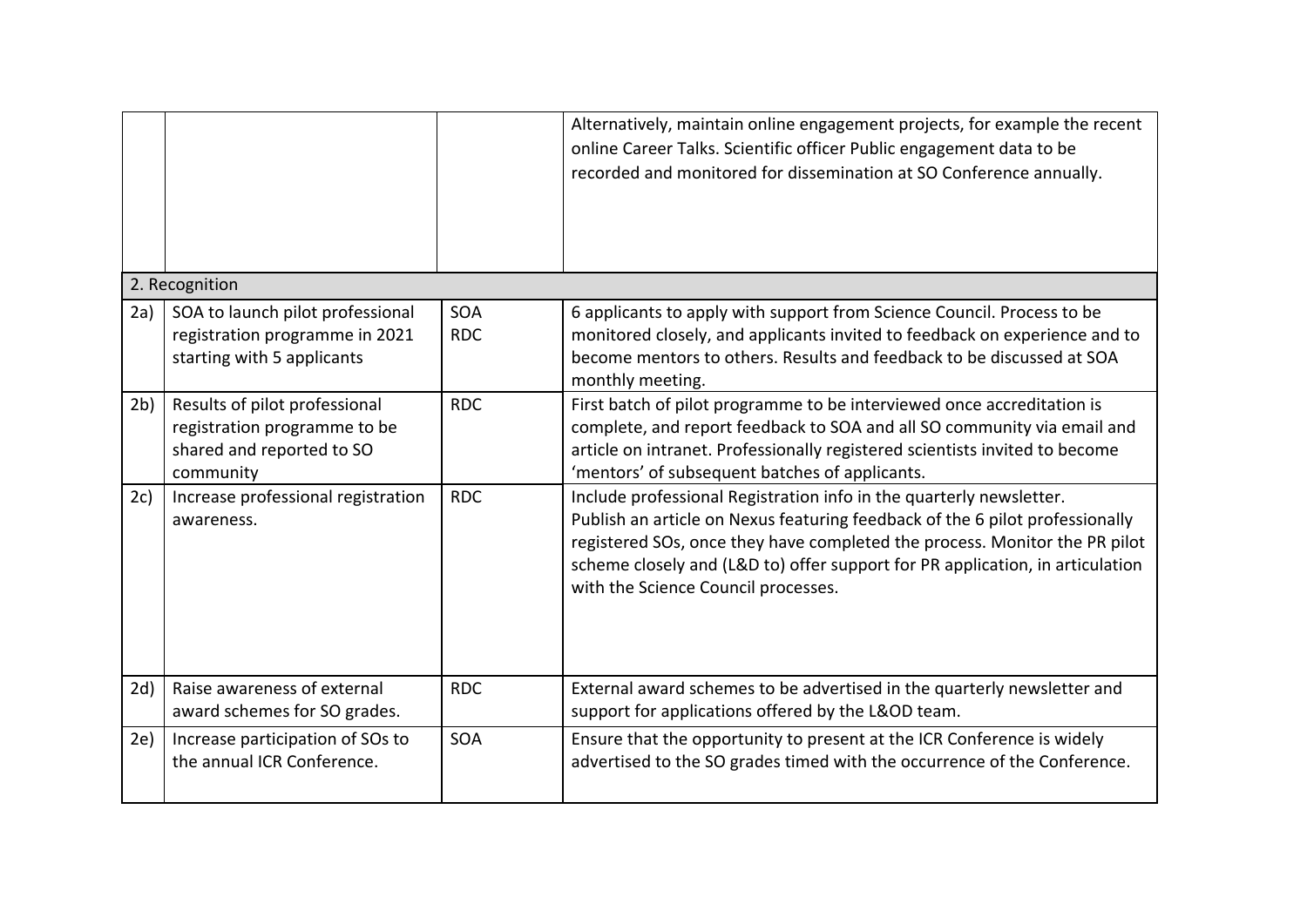|                | 3. Career Development                                                                                           |                          |                                                                                                                                                                                                                                                                                                  |  |
|----------------|-----------------------------------------------------------------------------------------------------------------|--------------------------|--------------------------------------------------------------------------------------------------------------------------------------------------------------------------------------------------------------------------------------------------------------------------------------------------|--|
| 3a)            | Improve communications with<br>technical staff.                                                                 | <b>RDC</b>               | Create quarterly SO email/ newsletter for SO highlighting SO Promotions,<br>Mentoring scheme, promotion feedback/career support available and<br>news/events/awards that relate to them. Technician Commitment webpage<br>on the intranet to be updated to reflect any news and relevant events. |  |
| 3 <sub>b</sub> | Work together with our partners<br>at RITG to run cross-institutional<br>dedicated events                       | <b>RDC</b><br>SOA        | ICR to be involved in organising RITS2021 (currently being planned for<br>November 2021). Target of 20 ICR SOs to attend the event. Feedback of<br>event to be reported back to attendees.                                                                                                       |  |
| 3c)            | Organise additional<br>events/programmes with our<br>partners at RITG                                           | <b>RDC</b><br><b>SOA</b> | To continue to organise virtual events for the joint technical community<br>with our RITG partners. To explore the possibility of secondment<br>programmes with our partners, conditional on covid situation.                                                                                    |  |
| 3d)            | Increase awareness of SO access<br>to independent careers advice.                                               | <b>RDC</b>               | Independent careers advice to be advertised through the training bulletin,<br>quarterly newsletter and SO monthly meeting. SO grades to be surveyed on<br>the awareness on the next Staff Attitude Survey.                                                                                       |  |
| 3e)            | Increase awareness of the SO<br>promotion criteria and associated<br>mentoring scheme amongst all SO<br>grades. | <b>RDC</b>               | Mentoring scheme to be promoted in internal news articles timed with the<br>promotions calls. SO grades to be surveyed at the SO annual conference on<br>the awareness of the scheme.                                                                                                            |  |
| 3f)            | Increase awareness of SO grades<br>eligibility to the Future Leaders<br>programme.                              | <b>RDC</b>               | Future Leaders programme to be promoted in the SO monthly update<br>timed with the programme call, and more widely in the quarterly<br>newsletter. SO grades to be surveyed at the SO annual conference on the<br>awareness of the programmes.                                                   |  |
| 3g)            | Highlight and celebrate the career<br>paths of current ICR technical<br>staff as inspirational                  | SOA                      | Invite internal SO grade to talk about their career at the ICR technical<br>conference, in a career focused talk rather than research e.g. 'Career<br>celebration lecture'.                                                                                                                      |  |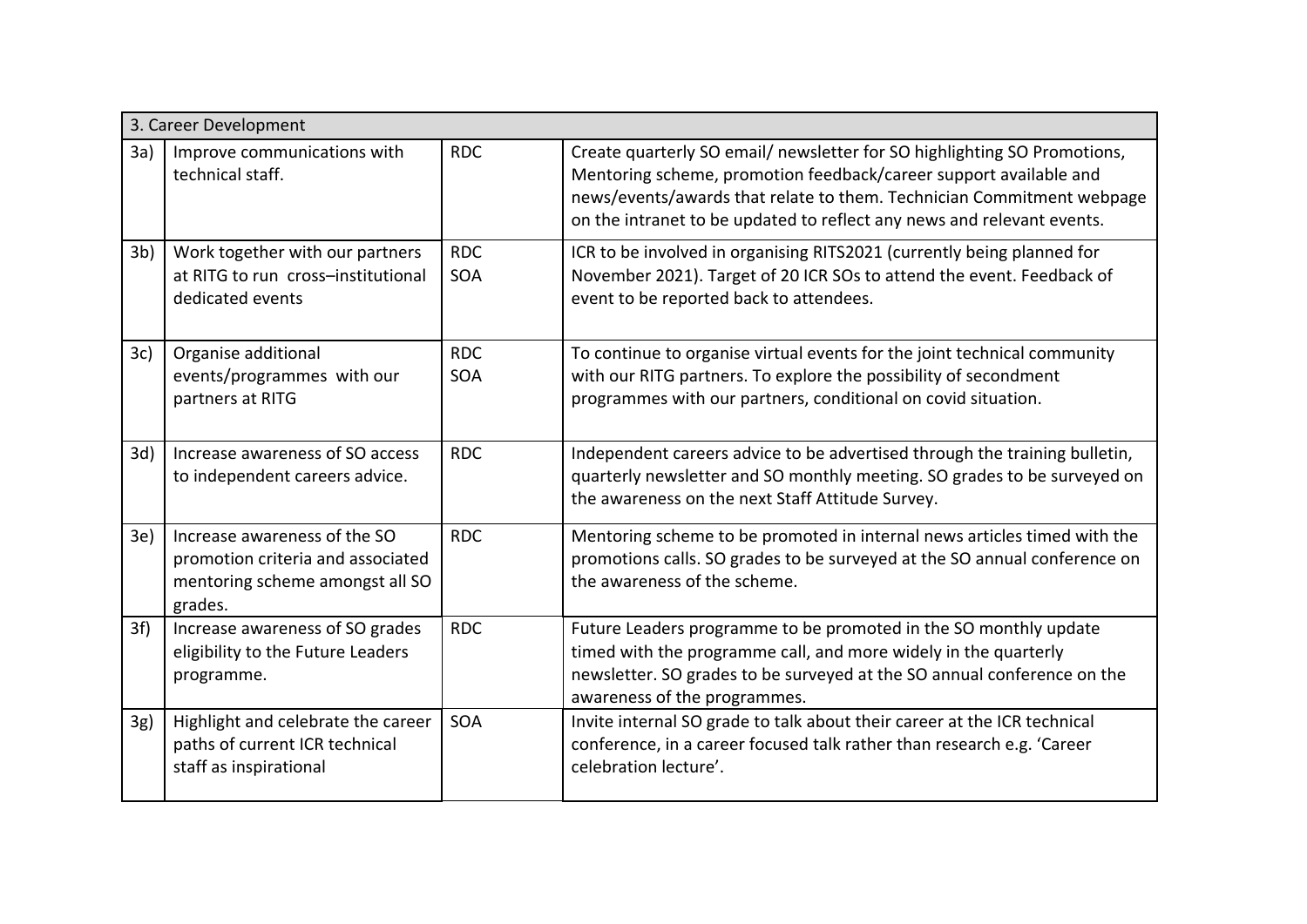|                   | examples, possible career routes<br>and role models.                                                               |                          |                                                                                                                                                                                                                                                                                                                                                                                                                                                                                                  |
|-------------------|--------------------------------------------------------------------------------------------------------------------|--------------------------|--------------------------------------------------------------------------------------------------------------------------------------------------------------------------------------------------------------------------------------------------------------------------------------------------------------------------------------------------------------------------------------------------------------------------------------------------------------------------------------------------|
| 3h)               | Increase membership in ICR 'SO<br>and SO alumni' as well as<br>'Research Technicians' LinkedIn<br>group            | <b>SOA</b><br><b>RDC</b> | LinkedIn group to be widely advertised in quarterly newsletter, SO monthly<br>update and at the annual technical conference. Membership to increase<br>10% in each group.                                                                                                                                                                                                                                                                                                                        |
| 3i)               | Determine impact of Technician<br>Commitment so far within<br>technical staff                                      | <b>RDC</b><br><b>SOA</b> | Survey the SOs on what has changed for them as a result of implementing<br>the Technician Commitment action plan, and also what other actions would<br>they like to see from the SOA/TC.                                                                                                                                                                                                                                                                                                         |
| 3i)               | Continue to establish the career<br>destination of former SOs.                                                     | <b>EDIM</b>              | Analysis of the SO next career destinations to be carried out. Findings to be<br>presented to the SOA and at the 2021 annual technical conference.                                                                                                                                                                                                                                                                                                                                               |
| 4. Sustainability |                                                                                                                    |                          |                                                                                                                                                                                                                                                                                                                                                                                                                                                                                                  |
| 4a)               | Create an ICR Steering Committee<br>group.                                                                         | SOA<br><b>RDC</b>        | Steering group to include members of SOA, L&D, Faculty and HR, to drive<br>forward the TC framework at the ICR. Conditional on the take up from other<br>'scientific professional roles', members of these job families to be invited to<br>take part in steering committee. CEO to be approached and asked to<br>nominate a faculty champion to be part of the steering committee. Discuss<br>with HR the attribution of a dedicated budget for Technician Commitment,<br>to be managed by SOA. |
| 4 <sub>b</sub>    | Use the data collected in the next<br>Staff Survey to inform priorities<br>and underlying issues for SO<br>grades. | Head of OD<br><b>RDC</b> | SO Staff Survey data to be released and issues to be discussed at the SOA<br>monthly meeting.                                                                                                                                                                                                                                                                                                                                                                                                    |
| 4c)               | Pilot survey on motivation and<br>ambitions of SO grades.                                                          | <b>EDIM</b>              | Data to be presented at the ICR Technical conference and shared via<br>internal news article.                                                                                                                                                                                                                                                                                                                                                                                                    |
|                   |                                                                                                                    |                          |                                                                                                                                                                                                                                                                                                                                                                                                                                                                                                  |